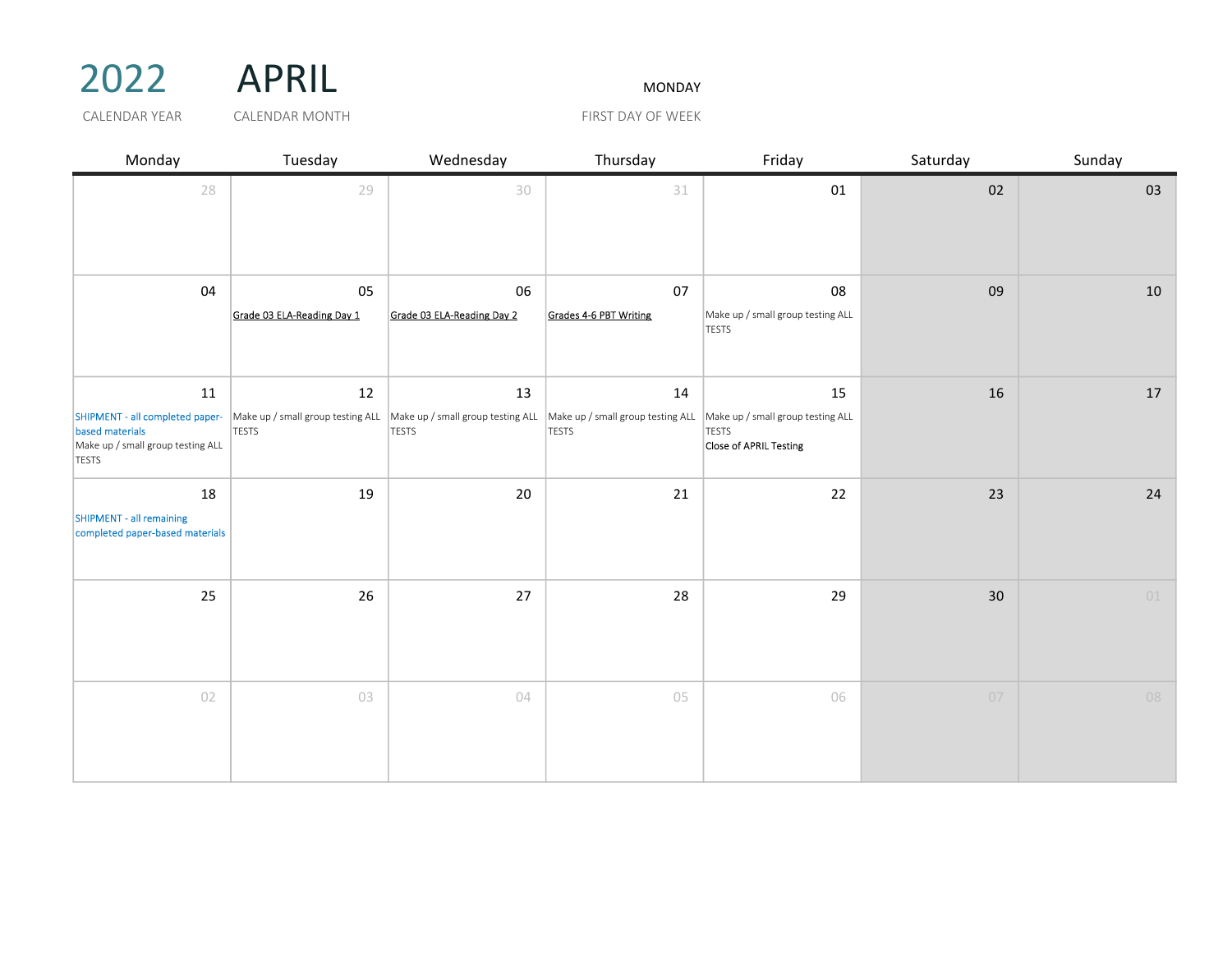# 2022 MAY MONDAY

CALENDAR YEAR CALENDAR MONTH THE SERIES OF WEEK CALENDAR MONTH

| Monday                                                                                                                                                                     | Tuesday                                                                                              | Wednesday                                                                                                               | Thursday                                                                                                                                      | Friday                                                                                                                                                                                                                                                        | Saturday | Sunday |
|----------------------------------------------------------------------------------------------------------------------------------------------------------------------------|------------------------------------------------------------------------------------------------------|-------------------------------------------------------------------------------------------------------------------------|-----------------------------------------------------------------------------------------------------------------------------------------------|---------------------------------------------------------------------------------------------------------------------------------------------------------------------------------------------------------------------------------------------------------------|----------|--------|
| 25                                                                                                                                                                         | 26                                                                                                   | 27                                                                                                                      | 28                                                                                                                                            | 29                                                                                                                                                                                                                                                            | 30       | 01     |
| 02                                                                                                                                                                         | 03<br>Grade 4-6 ELA-R Session 1                                                                      | 04<br>Grade 4-6 ELA-R Session 2                                                                                         | 05<br>Grades 4-6 ELA-R MU & small<br>group                                                                                                    | 06<br>Grades 4-6 ELA-R MU & small<br>group                                                                                                                                                                                                                    | 07       | 08     |
| 09<br>SHIPMENT - all completed FSA<br>paper-based materials<br>PBT Writing Makeup Window                                                                                   | 10<br>Grades 3-6 Math Session 1<br>Grades 4-6 ELA-R MU & small<br>group<br>PBT Writing Makeup Window | 11<br>Grades 3-6 Math Session 2(& 3 in<br>grade 6)<br>Grades 4-6 ELA-R MU & small<br>group<br>PBT Writing Makeup Window | 12<br>Grade 8 Science Session 1/2<br>Grades 3-6 Math MU & small<br>group<br>Grades 4-6 ELA-R MU & small<br>group<br>PBT Writing Makeup Window | 13<br><b>END OF FSA PBT TESTING</b><br>Grades 3-6 Math MU & small<br>group<br>Grades 4-6 ELA-R MU & small<br>group<br>Grade 8 Science MU & Small group<br>PBT Writing Makeup Window<br><b>SHIPMENT - ALL Completed PBT</b><br><b>Writing makeup materials</b> | 14       | 15     |
| 16<br>Grade 5 Science Session 1<br>Grade 8 Science MU & Small group Grade 8 Science MU & Small group group<br><b>SHIPMENT - all remaining FSA</b><br>paper-based materials | 17<br>Grade 5 Science Session 2                                                                      | 18<br>Grade 5 & 8 Science MU & small                                                                                    | 19<br>Grade 5 & 8 Science MU & small<br>group                                                                                                 | 20<br><b>END OF SCIENCE PBT TESTING</b><br>Grade 5 & 8 Science MU & small<br>group<br><b>SHIPMENT - any CBT Writing</b><br>paper accommodation materials                                                                                                      | 21       | 22     |
| 23<br>Shipment - all completed<br>Science materials                                                                                                                        | 24                                                                                                   | 25                                                                                                                      | 26                                                                                                                                            | 27                                                                                                                                                                                                                                                            | 28       | 29     |
| 30                                                                                                                                                                         | 31                                                                                                   | 01                                                                                                                      | 02                                                                                                                                            | 03                                                                                                                                                                                                                                                            | 04       | 05     |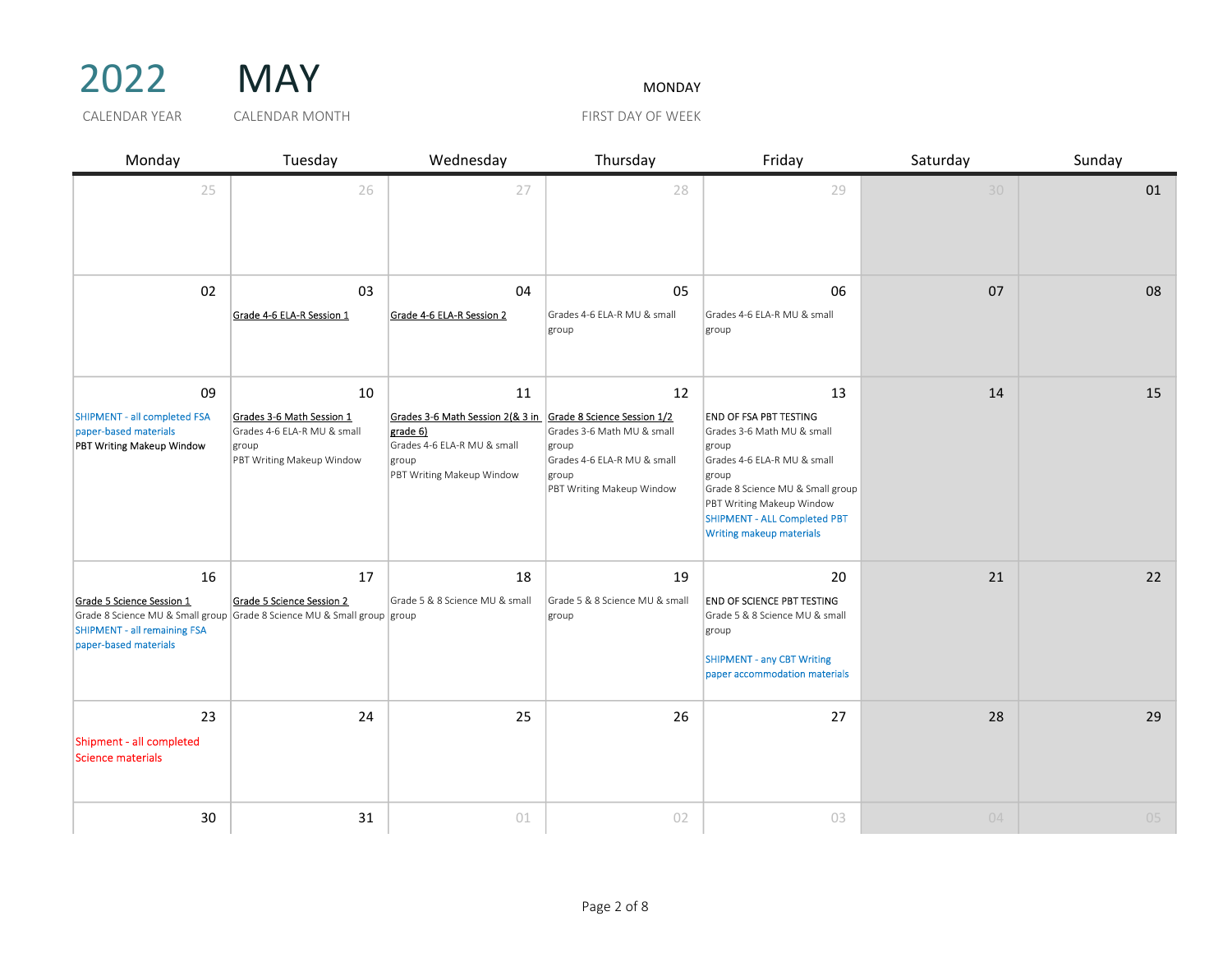| Monday | Tuesday | Wednesday | Thursday | Friday | Saturday | Sunday |
|--------|---------|-----------|----------|--------|----------|--------|
|        |         |           |          |        |          |        |
|        |         |           |          |        |          |        |
|        |         |           |          |        |          |        |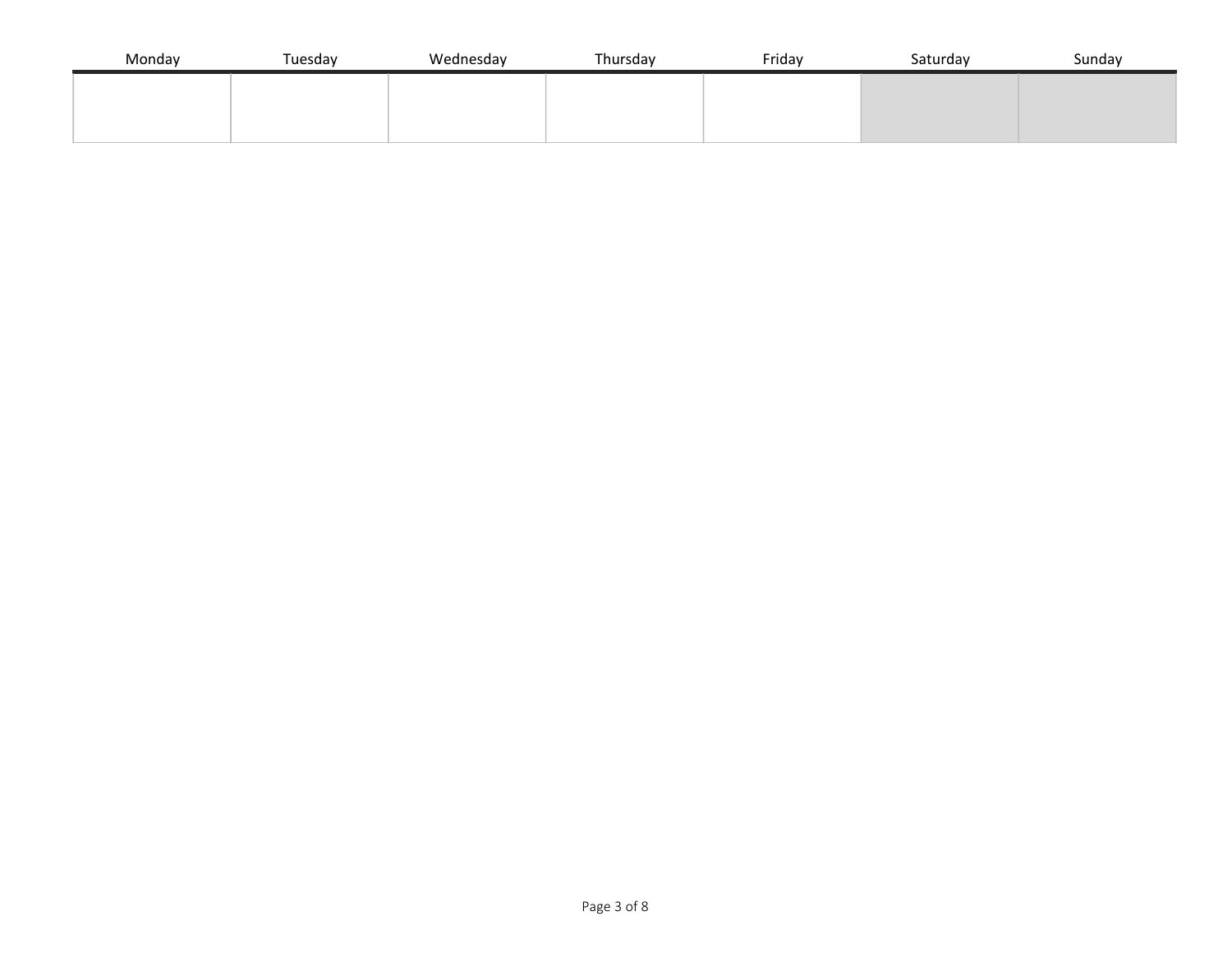| 2022 | APRIL | MONDAY |
|------|-------|--------|
|      |       |        |

CALENDAR YEAR CALENDAR MONTH FIRST DAY OF WEEK CALENDAR MONTH

| Monday                                                                             | Tuesday                      | Wednesday                                                                                                                                                               | Thursday                                                                     | Friday                                                                         | Saturday | Sunday |
|------------------------------------------------------------------------------------|------------------------------|-------------------------------------------------------------------------------------------------------------------------------------------------------------------------|------------------------------------------------------------------------------|--------------------------------------------------------------------------------|----------|--------|
| 28                                                                                 | 29                           | 30                                                                                                                                                                      | 31                                                                           | 01                                                                             | 02       | 03     |
| 04<br>Grade 9 CBT Writing                                                          | 05<br>Grades 7-8 CBT Writing | 06<br>Grade 7-9 CBT Writing (MU and<br>small groups)                                                                                                                    | 07<br>Grade 10 CBT Writing<br>Grade 7-9 CBT Writing (MU and<br>small groups) | 08<br>Grade 7-9 CBT Writing (MU and<br>small groups)                           | 09       | 10     |
| 11<br>CBT TESTS<br>SHIPMENT - all completed paper-<br>based accommodated materials | 12<br>CBT TESTS              | 13<br>Make up / small group testing ALL   Make up / small group testing ALL   Make up / small group testing ALL   Make up / small group testing ALL<br><b>CBT TESTS</b> | 14<br>CBT TESTS                                                              | 15<br>Make up / small group testing ALL<br>CBT TESTS<br>Close of APRIL Testing | 16       | 17     |
| 18<br>SHIPMENT - all remaining<br>completed paper-based<br>accommodated materials  | 19                           | 20                                                                                                                                                                      | 21                                                                           | 22                                                                             | 23       | 24     |
| 25<br>Florida Civics Literacy Exam                                                 | 26                           | 27                                                                                                                                                                      | 28                                                                           | 29                                                                             | 30       | 01     |
| 02                                                                                 | 03                           | 04                                                                                                                                                                      | 05                                                                           | 06                                                                             | 07       | 08     |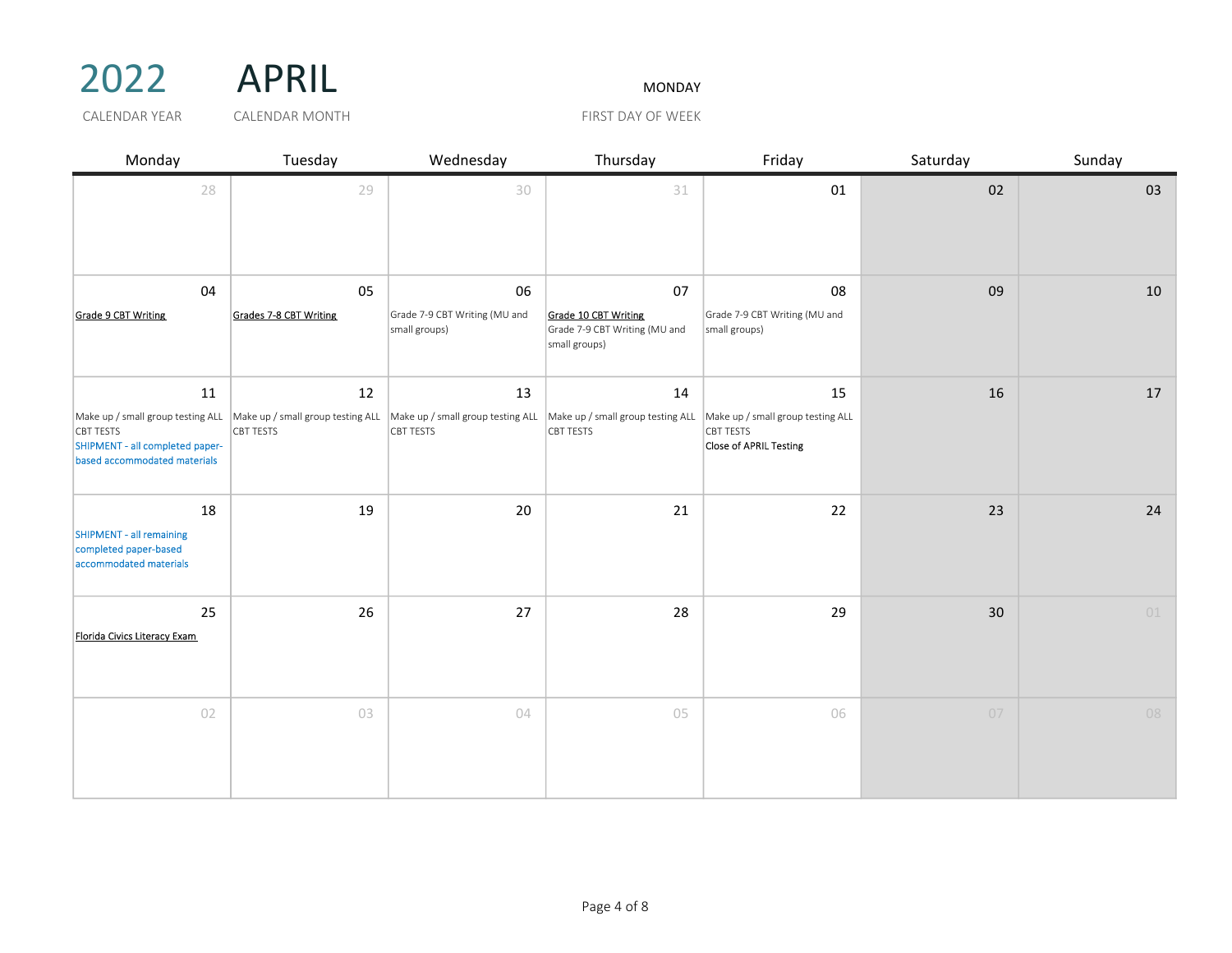

CALENDAR MONTH

CALENDAR YEAR CALENDAR MONTH THE SERIES OF WEEK

| Monday                                                                                                                                                                     | Tuesday                                                                                                                | Wednesday                                                                                       | Thursday                                                                                                                    | Friday                                                                                                                            | Saturday | Sunday |
|----------------------------------------------------------------------------------------------------------------------------------------------------------------------------|------------------------------------------------------------------------------------------------------------------------|-------------------------------------------------------------------------------------------------|-----------------------------------------------------------------------------------------------------------------------------|-----------------------------------------------------------------------------------------------------------------------------------|----------|--------|
| 25                                                                                                                                                                         | 26                                                                                                                     | 27                                                                                              | 28                                                                                                                          | 29                                                                                                                                | 30       | 01     |
| 02<br>Grades 9 FSA ELA-R Session 1                                                                                                                                         | 03<br>Grades 7-8 ELA-R Session 1<br>Grades 9 FSA ELA-R Session 2                                                       | 04<br>Grades 7-8 ELA-R Session 2<br>Grades 9 FSA ELA-R Session MU &<br>small group              | 05<br>Grades 7-9 FSA-ELA-R MU & small<br>group                                                                              | 06<br>Grades 7-9 FSA-ELA-R MU & small<br>group                                                                                    | 07       | 08     |
| 09<br>Grades 10 FSA ELA-R Session 1<br><b>CBT Writing Makeup Window</b><br>SHIPMENT - all completed FSA<br>paper-based accomodated<br>materials                            | 10<br>Grades 10 FSA ELA-R Session 2<br>Grades 7-8 Math Session 1<br>CBT Writing Makeup Window                          | 11<br>Grades 7-8 Math Session 2 & 3<br><b>NGSSS US History EOC</b><br>CBT Writing Makeup Window | 12<br><b>NGSSS Biology EOC</b><br>Grades 7-10 FSA-ELA-R / Math /<br>BIO / USH MU & small group<br>CBT Writing Makeup Window | 13<br>Grades 7-10 FSA-ELA-R / Math /<br>BIO / USH MU & small group<br>CBT Writing Makeup Window                                   | 14       | 15     |
| 16<br>Algebra 1 EOC Session 1<br><b>Geometry EOC Session 1</b><br>SHIPMENT - all remaining FSA<br>paper-based accomodated<br>materials<br><b>CBT Writing Makeup Window</b> | 17<br><b>NGSSS Civics EOC</b><br>Algebra 1 EOC Session 2<br><b>Geometry EOC Session 2</b><br>CBT Writing Makeup Window | 18<br>All CBT MU & small group<br>CBT Writing Makeup Window                                     | 19<br>All CBT MU & small group<br>CBT Writing Makeup Window                                                                 | 20<br>All CBT MU & small group<br>CBT Writing Makeup Window<br><b>SHIPMENT - any CBT Writing</b><br>paper accommodation materials | 21       | 22     |
| 23<br>All CBT MU & small group<br><b>Shipment - all completed Pearson</b><br>PBT accommodated materials                                                                    | 24<br>All CBT MU & small group                                                                                         | 25<br>All CBT MU & small group                                                                  | 26<br>All CBT MU & small group                                                                                              | 27<br>All CBT MU & small group<br><b>CLOSE OF ALL TESTING</b>                                                                     | 28       | 29     |
| 30<br>SHIPMENT - ANY REMAINING<br><b>SCORABLE MATERIALS</b>                                                                                                                | 31                                                                                                                     | 01                                                                                              | 02                                                                                                                          | 03                                                                                                                                | 04       | 05     |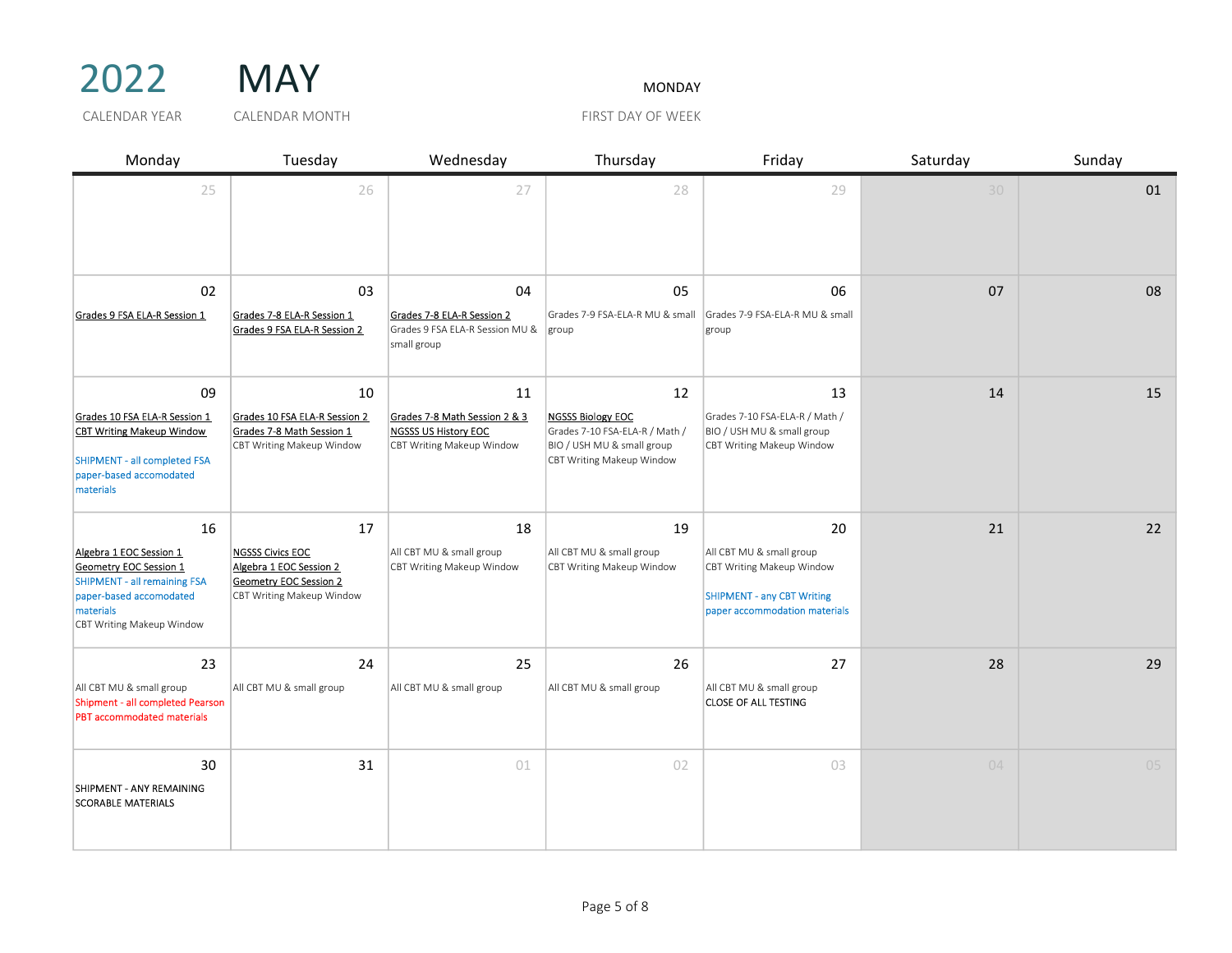| 2022          | APRIL          | MONDAY            |
|---------------|----------------|-------------------|
| CALENDAR YEAR | CALENDAR MONTH | FIRST DAY OF WFFK |

| Monday                                                                                          | Tuesday                                                                                               | Wednesday                                                                                                                   | Thursday                                                                  | Friday                                          | Saturday | Sunday |
|-------------------------------------------------------------------------------------------------|-------------------------------------------------------------------------------------------------------|-----------------------------------------------------------------------------------------------------------------------------|---------------------------------------------------------------------------|-------------------------------------------------|----------|--------|
| 28                                                                                              | 29                                                                                                    | 30                                                                                                                          | 31                                                                        | 01                                              | 02       | 03     |
| 04<br><b>Grade 9 CBT Writing</b>                                                                | 05<br>Grade 03 ELA-Reading Day 1<br>Grades 7-8 CBT Writing<br>Grade 9 CBT Writing MU & small<br>group | 06<br>Grade 03 ELA-Reading Day 2<br>Grade 7-9 CBT Writing MU & small Grade 10 CBT Writing<br>group                          | 07<br>Grades 4-6 PBT Writing<br>Grade 7-9 CBT Writing MU & small<br>group | 08<br>Grade 7-9 CBT Writing MU & small<br>group | 09       | 10     |
| 11<br>SHIPMENT - all completed paper- TESTS<br>based materials<br>Make up / small group testing | 12<br>Make up / small group testing ALL                                                               | 13<br>Make up / small group testing ALL Make up / small group testing ALL Make up / small group testing ALL<br><b>TESTS</b> | 14<br><b>TESTS</b>                                                        | 15<br><b>TESTS</b><br>Close of APRIL Testing    | 16       | 17     |
| 18<br><b>SHIPMENT - all remaining</b><br>completed paper-based materials                        | 19                                                                                                    | 20                                                                                                                          | 21                                                                        | 22                                              | 23       | 24     |
| 25<br>Florida Civics Literacy Exam                                                              | 26                                                                                                    | 27                                                                                                                          | 28                                                                        | 29                                              | 30       | 01     |
| 02                                                                                              | 03                                                                                                    | 04                                                                                                                          | 05                                                                        | 06                                              | 07       | 08     |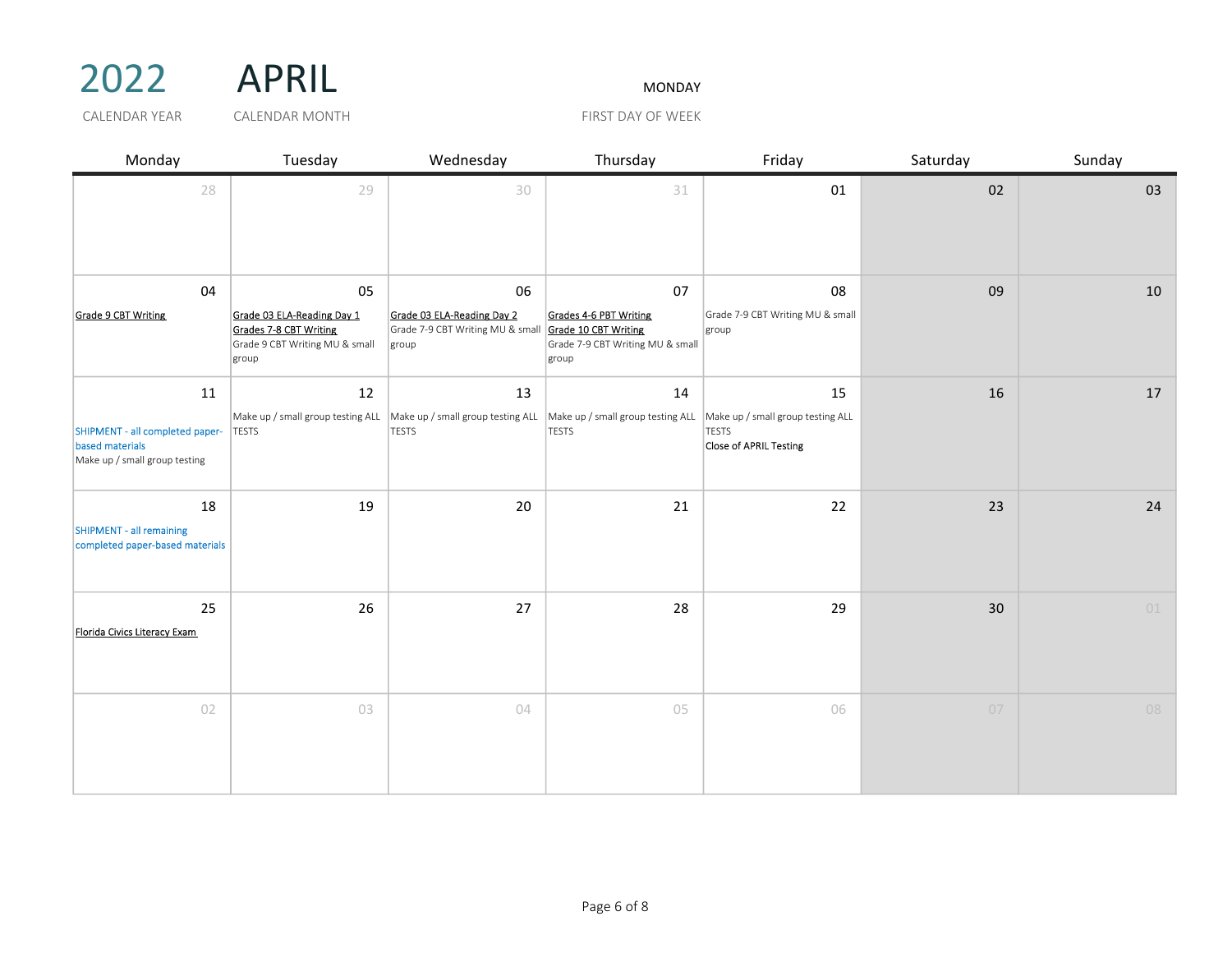

CALENDAR MONTH

CALENDAR YEAR CALENDAR MONTH THE SERIES OF WEEK

| Monday                                                                                                                                                                                                                      | Tuesday                                                                                                                                                                                                             | Wednesday                                                                                                                                                                                                                                                    | Thursday                                                                                                                                                                                                                                                      | Friday                                                                                                                                                                                                                                                    | Saturday | Sunday |
|-----------------------------------------------------------------------------------------------------------------------------------------------------------------------------------------------------------------------------|---------------------------------------------------------------------------------------------------------------------------------------------------------------------------------------------------------------------|--------------------------------------------------------------------------------------------------------------------------------------------------------------------------------------------------------------------------------------------------------------|---------------------------------------------------------------------------------------------------------------------------------------------------------------------------------------------------------------------------------------------------------------|-----------------------------------------------------------------------------------------------------------------------------------------------------------------------------------------------------------------------------------------------------------|----------|--------|
| 25                                                                                                                                                                                                                          | 26                                                                                                                                                                                                                  | 27                                                                                                                                                                                                                                                           | 28                                                                                                                                                                                                                                                            | 29                                                                                                                                                                                                                                                        | 30       | 01     |
| 02<br>Grades 9 FSA ELA-R Session 1<br>AP Government (AM)<br>AP Chemistry (PM)                                                                                                                                               | 03<br>Grade 4-6 ELA-R Session 1<br>Grades 7-8 ELA-R Session 1<br>Grades 9 FSA ELA-R Session 2<br>AP Env Sci (AM) / AP Psych (PM)                                                                                    | 04<br>Grade 4-6 ELA-R Session 2<br>Grades 7-8 ELA-R Session 2<br>Grades 9 FSA ELA-R Session MU &<br>SG<br>AP Lit (AM) / AP CmnSci (PM)                                                                                                                       | 05<br>Grades 4-6 ELA-R MU & small<br>group<br>Grades 7-9 FSA-ELA-R MU & small<br>group<br>AP Human (AM)/ AP Macro (PM)                                                                                                                                        | 06<br>Grades 4-6 ELA-R MU & small<br>group<br>Grades 7-9 FSA-ELA-R MU & small<br>group<br>AP USH (AM) / AP Micro (PM)                                                                                                                                     | 07       | 08     |
| 09<br>Grades 10 FSA ELA-R Session 1<br><b>SHIPMENT - all completed FSA</b><br>paper-based materials<br>PBT Writing Makeup Window<br><b>CBT Writing Makeup Window</b><br>AP Calc AB (AM) / AP CmpSciPrin<br>& AP French (PM) | 10<br>Grades 10 FSA ELA-R Session 2<br>Grades 3-6 Math Session 1<br>Grades 7-8 Math Session 1<br>Grades 4-6 ELA-R MU & small<br>group<br>PBT Writing Makeup Window<br>CBT Writing Makeup Window<br>AP Language (AM) | 11<br>Grades 3-6 Math Session 2 (&3 in<br>Grade 6)<br>Grades 7-8 Math Session 2 & 3<br><b>NGSSS US History EOC</b><br>Grades 4-6 ELA-R MU & small<br>group<br>PBT Writing Makeup Window<br><b>CBT Writing Makeup Window</b><br>AP Spanish (AM) / AP Bio (PM) | 12<br><b>NGSSS Biology EOC</b><br>Grade 8 Science Session 1/2<br>Grades 3-6 Math Grades 4-6 ELA-R<br>Grades 7-10 FSA-ELA-R / Math /<br>BIO / USH MU & small groupPBT<br>Writing Makeup Window<br>CBT Writing Makeup Window<br>AP World (AM) / AP Physics (PM) | 13<br>END OF FSA PBT TESTING<br>Grades 3-6 Math Grades 4-6 ELA-R<br>Grades 7-10 FSA-ELA-R / Math / SCI<br>/ BIO / USH MU & small group<br>PBT Writing Makeup Window<br>CBT Writing Makeup Window<br><b>SHIPMENT - ALL PBT Writing</b><br>makeup materials | 14       | 15     |
| 16<br>Algebra 1 EOC Session 1<br>Geometry EOC Session 1<br>Grade 5 Science Session 1<br>Grade 8 Science MU & Small group<br>CBT Writing Makeup Window<br><b>SHIPMENT - all remaining FSA</b><br>paper-based materials       | 17<br><b>NGSSS Civics EOC</b><br>Algebra 1 EOC Session 2<br>Geometry EOC Session 2<br>Grade 5 Science Session 2<br>Grade 8 Science MU & Small group CBT Writing Makeup Window<br>CBT Writing Makeup Window          | 18<br>Grade 5 & 8 Science MU & small<br>group<br>All CBT MU & small group                                                                                                                                                                                    | 19<br>Grade 5 & 8 Science MU & small<br>group<br>All CBT MU & small group<br>CBT Writing Makeup Window                                                                                                                                                        | 20<br><b>END OF SCIENCE PBT TESTING</b><br>Grade 5 & 8 Science MU & small<br>group<br>All CBT MU & small group<br>CBT Writing Makeup Window<br><b>SHIPMENT - any CBT Writing</b><br>paper accommodation materials                                         | 21       | 22     |
| 23<br>All CBT MU & small group<br>Shipment - all completed<br><b>Science/NGSSS materials</b>                                                                                                                                | 24<br>All CBT MU & small group                                                                                                                                                                                      | 25<br>All CBT MU & small group                                                                                                                                                                                                                               | 26<br>All CBT MU & small group                                                                                                                                                                                                                                | 27<br>All CBT MU & small group<br><b>CLOSE OF ALL TESTING</b>                                                                                                                                                                                             | 28       | 29     |
| 30                                                                                                                                                                                                                          | 31                                                                                                                                                                                                                  | 01                                                                                                                                                                                                                                                           | 02                                                                                                                                                                                                                                                            | 03                                                                                                                                                                                                                                                        | 04       | 05     |